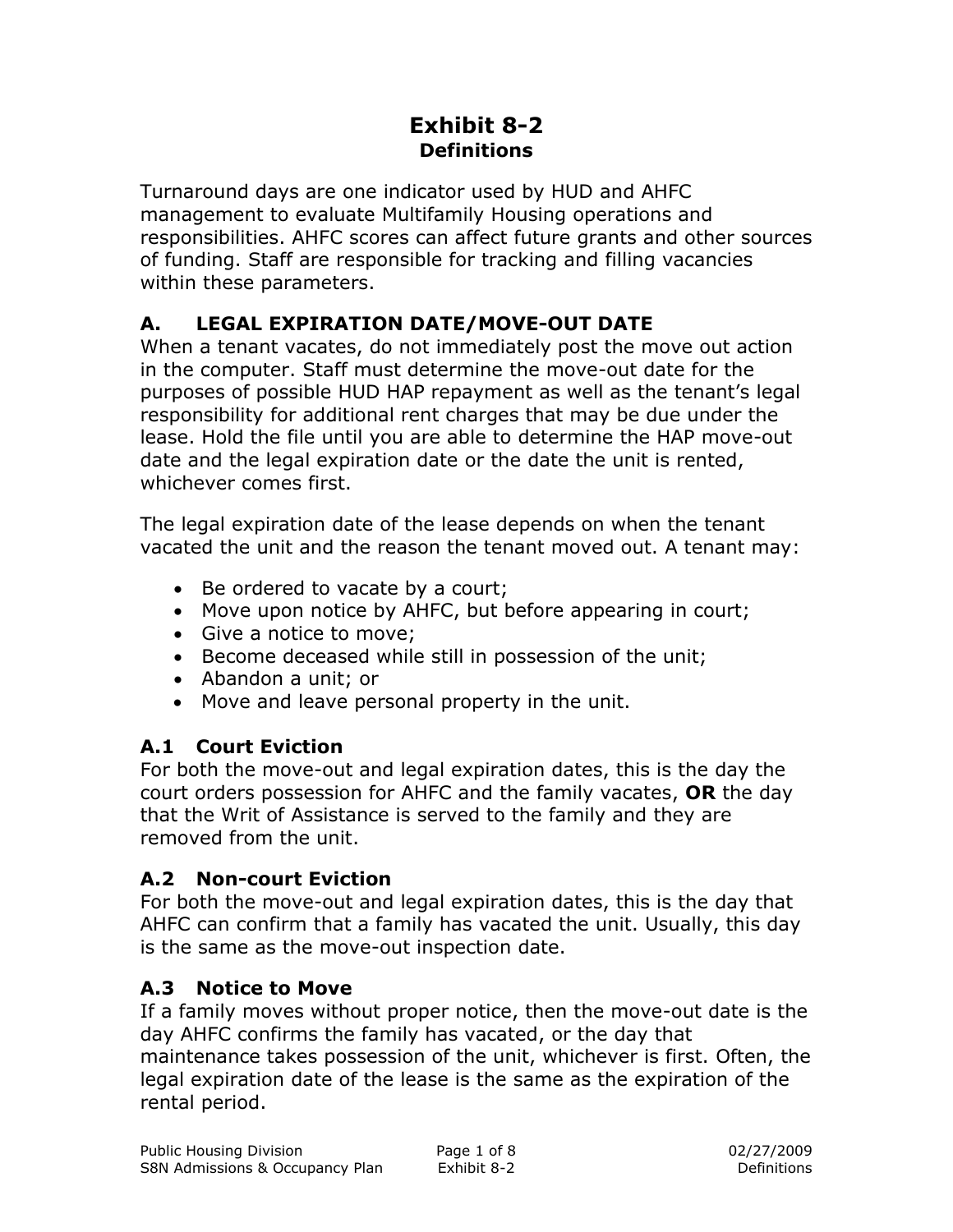### **A.4 Deceased Tenant**

Refer to the HUD 4350 Handbook, Chapter 9, Section E.1, page 9-16 for guidelines on establishing the move-out date for a deceased tenant.

This assumes there are no adult household members remaining in the unit who can take over the lease.

### **A.5 Abandoned Unit**

If a family moved without proper notice and has failed to pay rent or utilities, they may have abandoned the unit. Do not code a unit as abandoned if a notice to quit was served. Please see section A.2 above. In abandonment cases, the move-out and legal expiration dates are the day that AHFC can confirm that a family has vacated the unit.

### **A.6 Abandoned Household Items**

Personal property may be left behind when a family leaves a unit. The Alaska Landlord/Tenant Act states the landlord must secure the tenant's belongings for 15 days.

If the landlord has no other place to safely store the belongings, the landlord may keep the belongings in the unit and charge the tenant for storage for a maximum of 15 days. Storage fees cannot exceed the tenant rent.

# **B. CHARGE THROUGH DATE**

The tenant may be charged rent after he or she has vacated. Their obligation is either the legal expiration date of the lease or the day the unit is rented, whichever comes first.

# **C. WORK ORDER DATE**

A work order can have many dates associated with it. When entering the Work Order Date, please make sure that you record the first day that maintenance began work in the unit. This may differ from the date of the work order.

### **D. READY FOR OCCUPANCY**

This is the date the unit is turned over to management from maintenance to re-rent. In AHFC's current computer system, this date is also known as the "Actual Ready Date." Ready for occupancy does not mean the date the unit becomes vacant.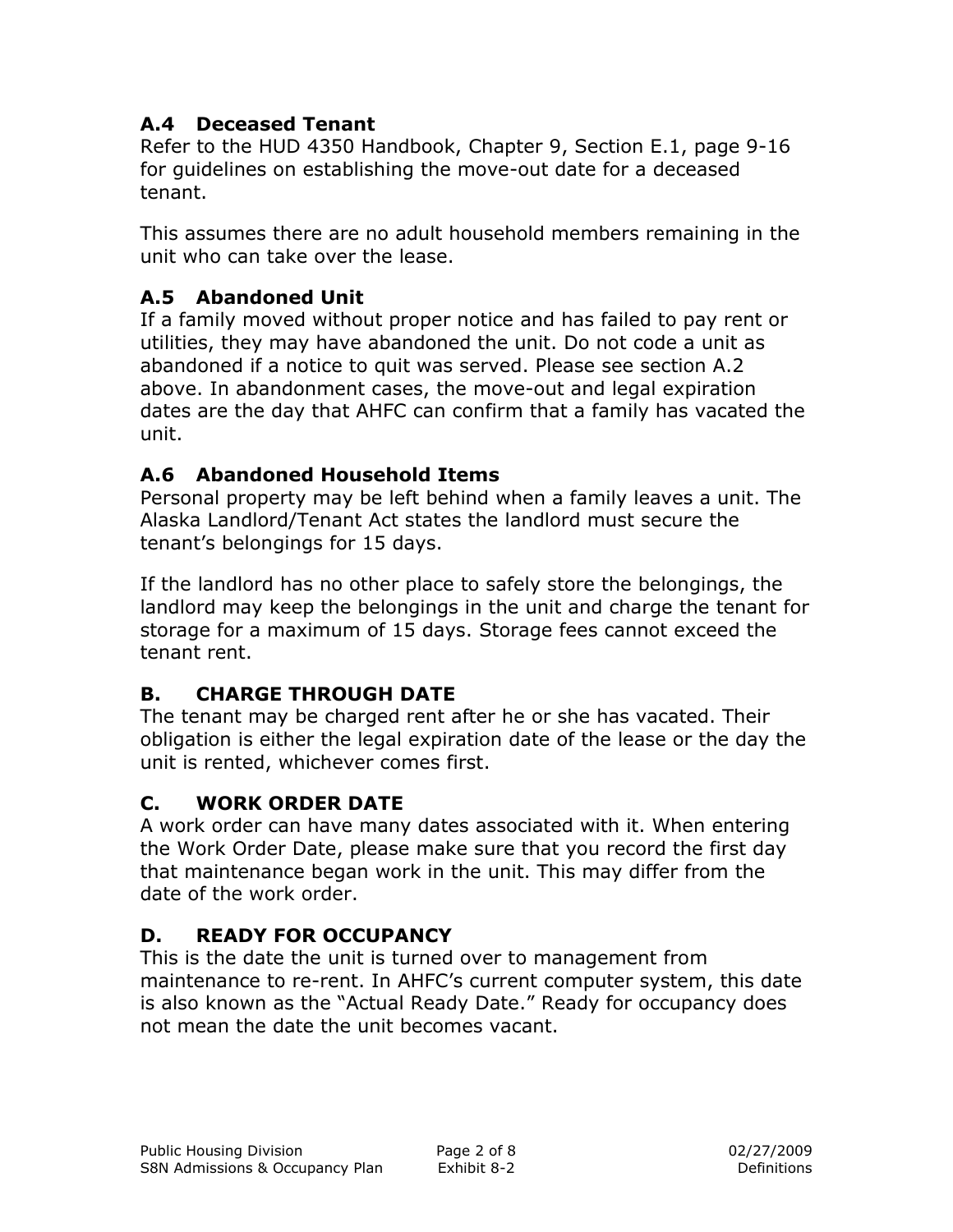### **E. MOVE-IN DATE**

This is the date the new family accepts possession of the unit. This is the same as the day the family begins paying rent for the unit.

## **F. CALCULATING DAYS**

Count the number of days between the move-out date and the date the new lease became effective to calculate turnaround time. For reporting purposes, the turnaround time will include all units reoccupied during the assessment year.

To determine turnaround days, do not count the day the unit was last occupied or the day the new tenant moved-in – only the days in between.

### **G. DOWN-TIME**

This is the number of days between the move-out date and when maintenance first charged renovation time against the unit.

### **H. MAINTENANCE DAYS**

This is also known as "Vacant/Ready." This is the number of days that maintenance worked to make a unit ready for leasing. These days must match the days entered against the renovation work order. These days may include down-time. The move-out date is not counted as part of maintenance's time.

#### **I. MANAGEMENT DAYS**

This is also known as "Ready/Leased." This is the number of days that management took to lease a unit. The clock begins when management receives the keys from maintenance and continues until the move-in date. The move-in date is not counted as part of management's time.

#### **J. EXEMPTED DAYS**

There are no exemptions for the days a unit is vacant in the Multifamily Housing Program. HUD will only provide subsidy for days that a tenant is residing in the unit.

### **K. SPECIAL CLAIMS**

A property manager may submit a claim to HUD for unpaid rent, other charges, or tenant damages.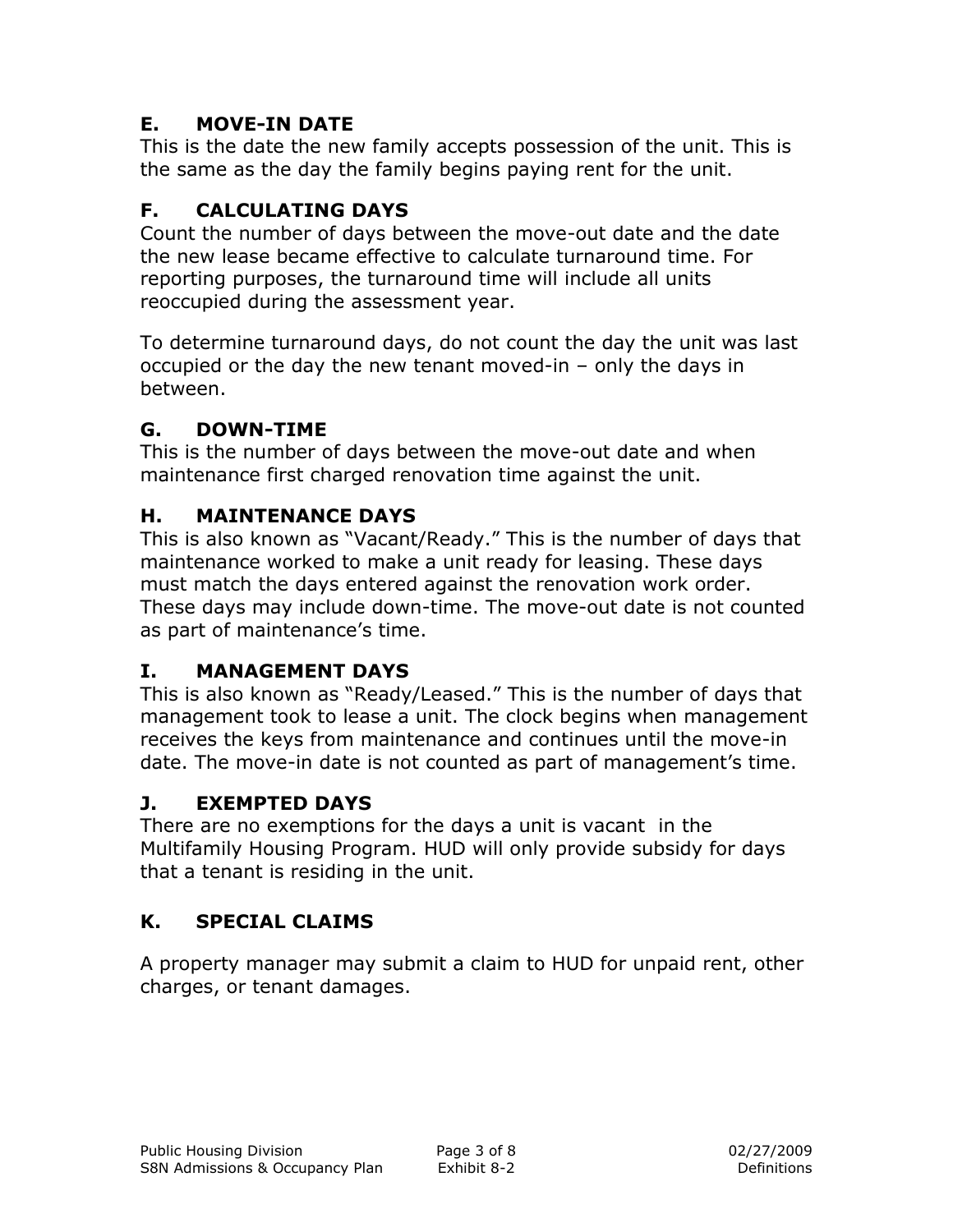#### **K.1 Claims for Unpaid Rent and Tenant Damages**

These are monies owed by a vacated tenant due to failure to pay rent or other charges or damages that exceed normal wear and tear caused by the tenant. HUD will pay a maximum amount of:

- $\triangleright$  The contract rent in effect when the tenant vacated the unit
- $\triangleright$  MINUS the security deposit
- $\triangleright$  MINUS any interest earned on the security deposit
- $\triangleright$  MINUS any payments made by the tenant on the amount due.

Staff must maintain the following documentation for these exemptions.

- a. Staff must have collected the full amount of the security deposit. If the full amount was not collected, HUD will still use the full amount of the security deposit in its calculation above.
- b. Any damage charges must be due to tenant negligence or abuse. Staff may not submit a claim for routine maintenance or normal wear and tear.
- c. Staff must have documentation showing the amount billed to the tenant and all steps taken to collect the amount due.

Please reference your HUD Handbook 4350.3, Chapter 9, Section 9- 14C, pages 25 through 27.

### **K.2 Claims for Vacancy Loss**

Staff may submit a claim to HUD for a vacancy loss when there are reasons beyond the staff's control that prevent a unit from being rented. The requirements for a vacancy loss claim are:

- a. The unit must be ready to rent. HUD will not pay for a unit that is being renovated for occupancy.
- b. Staff must advertise the unit vacancy in compliance with their property's Affirmative Fair Housing Marketing Plan.
- c. Staff may not submit a claim for vacancy loss if the rental amount is covered by another source such as an applied security deposit.
- d. Staff may only claim a maximum of 60 days as a vacancy loss.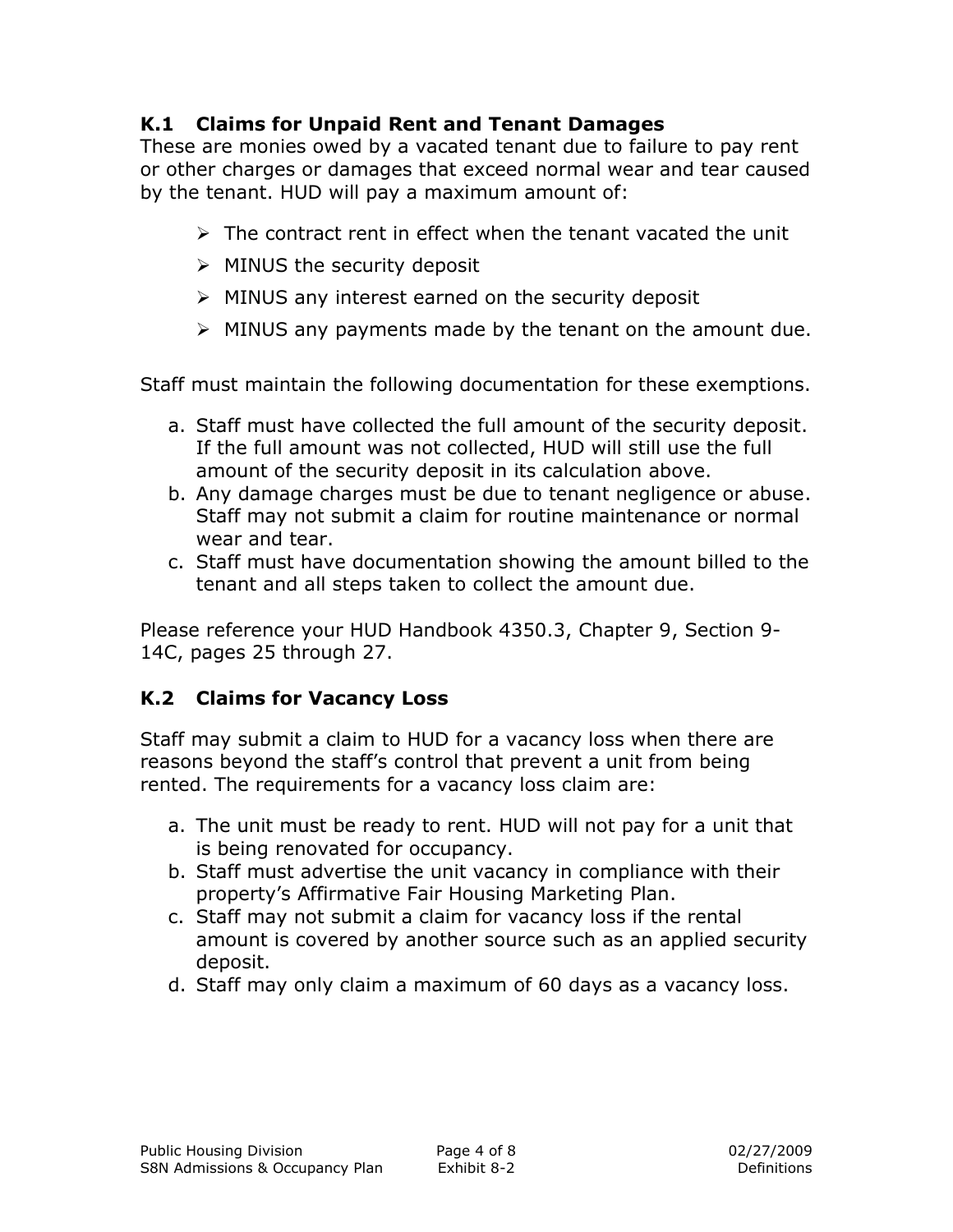Staff must maintain the following documentation for these exemptions.

- a. Staff must have transmitted a move-out 50059.
- b. Staff must have documentation from the Work Order system showing when the unit was ready for occupancy.
- c. Staff must have documentation showing the amount billed to the previous tenant.
- d. Staff must keep copies of all advertisements or other marketing activities undertaken to fill the unit.
- e. Staff must keep copies of the waiting lists worked to fill the vacancy.

Please reference your HUD Handbook 4350.3, Chapter 9, Section 9- 14D, pages 27 through 30.

### **L. EXAMPLES**

### **L.1 Scenario One (Court Eviction)**

You go to court on November 11. The judge orders possession for AHFC at Noon on November 13. You go to the property on November 13, and the family has left the unit.

- $\triangleright$  The Move-Out Date is November 13.
- $\triangleright$  The Legal Expiration Date is November 13.
- $\triangleright$  Maintenance is on the clock beginning November 14.

# **L.2 Scenario Two (Court Eviction)**

You go to court on November 11. The judge orders possession for AHFC at Noon on November 13. You go to the property on November 13, and the family is still in the unit. The troopers serve the family the Writ of Assistance on November 15 and remove the family.

- $\triangleright$  The Move-Out Date is November 15.
- $\triangleright$  The Legal Expiration Date is November 15.
- $\triangleright$  Maintenance is on the clock beginning November 16.

# **L.3 Scenario Three (Non-Court Eviction)**

You served a Notice of Lease Termination for Nonpayment of Rent on February 7. The deadline to pay is midnight, February 14. You run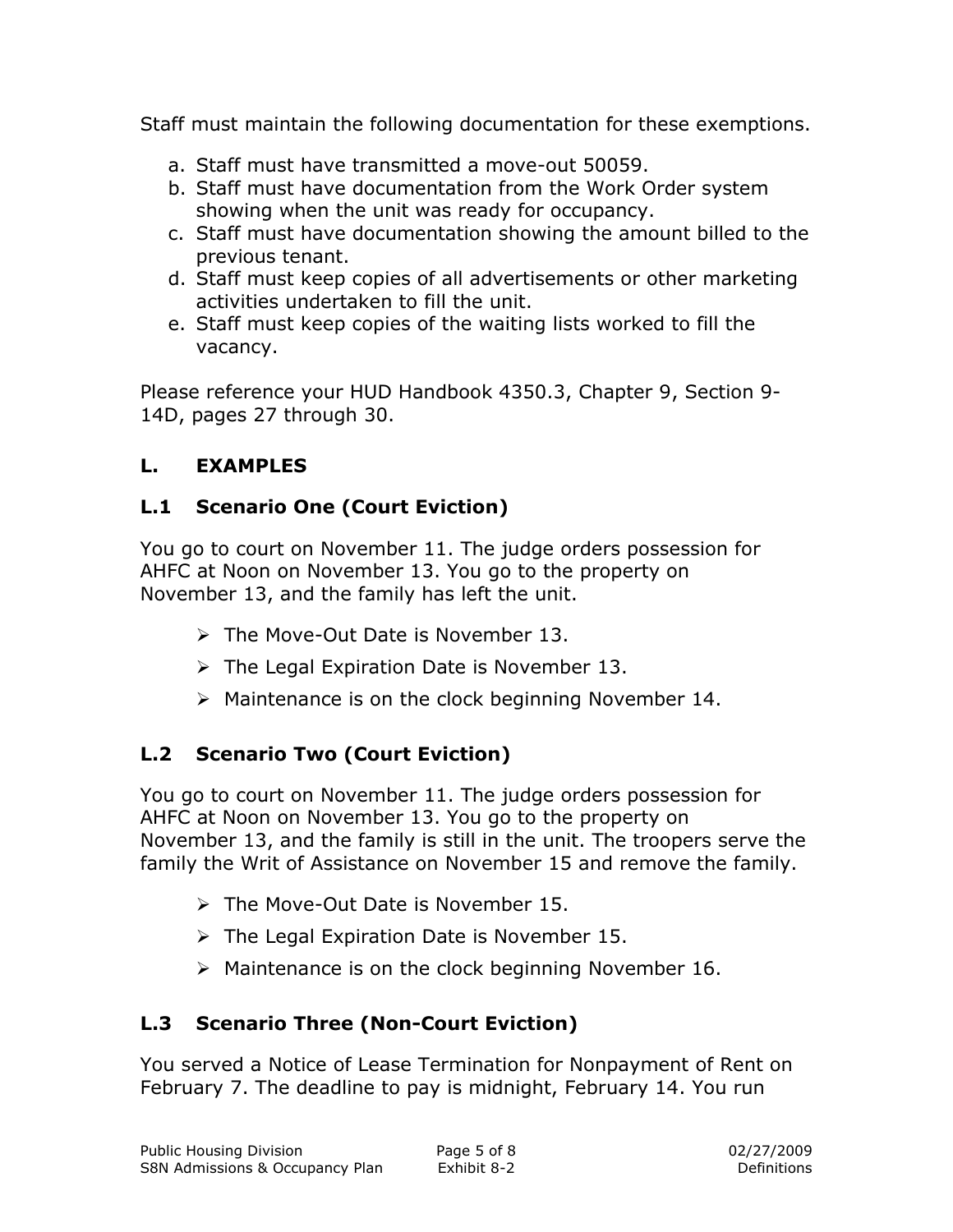your report on the morning of February 15, and the family has not paid. You conduct the move-out inspection on February 25, and the family is not in the unit. The unit does not have any personal property.

- $\triangleright$  The Move-Out Date is February 25.
- $\triangleright$  The Legal Expiration Date is February 25.
- $\triangleright$  Maintenance is on the clock beginning February 26.

### **L.4 Scenario Four (Non-Court Eviction)**

You served a Notice of Lease Termination for Nonpayment of Rent on February 7. The deadline to pay is midnight, February 14. You run your report on the morning of February 15, and the family has not paid. You conduct the move-out inspection on February 20, and the family is not in the unit. The unit is full of personal property.

You must use your prudent, professional judgment to determine if the family has vacated the unit. You cannot post the unit abandoned to store the personal property. In this instance, you may have to proceed with an eviction.

### **L.5 Scenario Eight (Non-court Eviction)**

You post a Notice of Lease Termination for Good Cause on April 7. The tenant calls you on April 11. He states that he has vacated the unit and left the keys on the counter in the unit. You conduct a move-out inspection on April 12; the keys are on the counter; and the unit contains personal property.

- Maintenance and Management must meet to determine if Maintenance can take the unit.
- $\triangleright$  Maintenance says that they can take the unit on April 15.
- $\triangleright$  The Move-Out Date is April 12.
- $\triangleright$  The HAP Move-Out Date is April 12.
- $\triangleright$  The Legal Expiration Date is April 12.
- $\triangleright$  Maintenance is on the clock beginning April 13.

Please do not confuse disposition of personal property with legal possession of the unit. If you decide to hold a unit to store personal property, you may have to count those days against your turnaround time.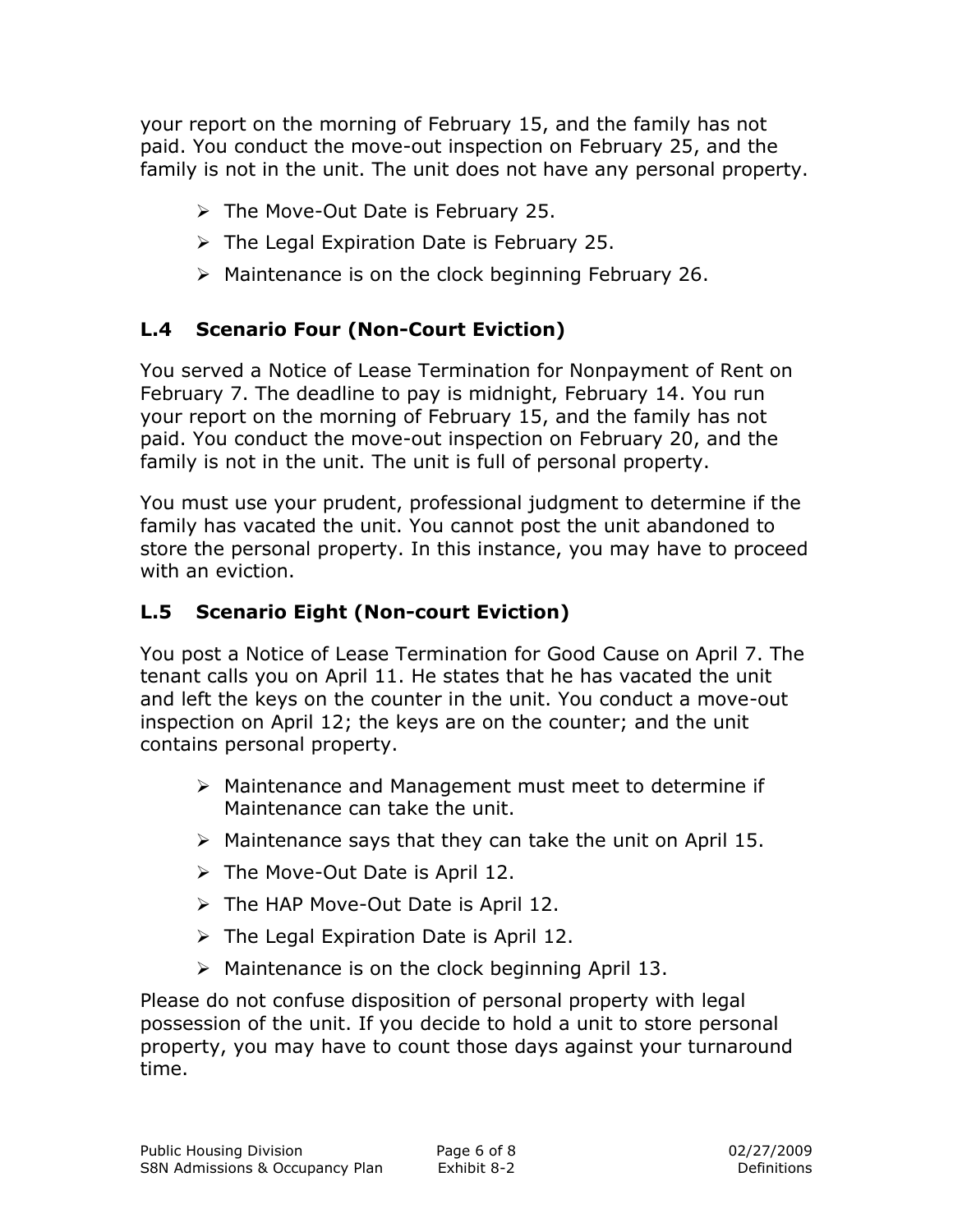#### **L.6 Scenario Five (Notice)**

The family gives notice on December 1 that they will vacate the unit by December 31. The family comes into the office on December 17, turns in their keys, and says that they are out of the unit.

- Maintenance and Management must meet to determine if Maintenance can take the unit.
- $\triangleright$  Maintenance agrees to take the unit on December 23.
- $\triangleright$  The Move-Out Date is December 17.
- The HAP Move-Out Date is December 17.
- $\triangleright$  The Legal Expiration Date is December 31.
- $\triangleright$  Maintenance is on the clock beginning December 18.

### **L.7 Scenario Six (Notice)**

The family gives notice on December 1 that they will vacate the unit by December 31. The family comes into the office on December 17, turns in their keys, and says that they are out of the unit.

- Maintenance and Management must meet to determine if Maintenance can take the unit.
- $\triangleright$  Maintenance says that they cannot take the unit until January 2.
- $\triangleright$  The Move-Out Date is December 17.
- $\triangleright$  The HAP Move-Out Date is December 17.
- $\triangleright$  The Legal Expiration Date is December 31.
- $\triangleright$  Maintenance is on the clock beginning December 18.

### **L.8 Scenario Seven (Notice)**

The family gives notice on December 8 that they will vacate the unit by January 15. The family calls the office on December 28, states that they are out of the unit, and says that the keys are on the counter in the unit.

- $\triangleright$  Staff must conduct a move-out inspection to confirm that the unit has been vacated.
- Maintenance and Management must meet to determine if Maintenance can take the unit.